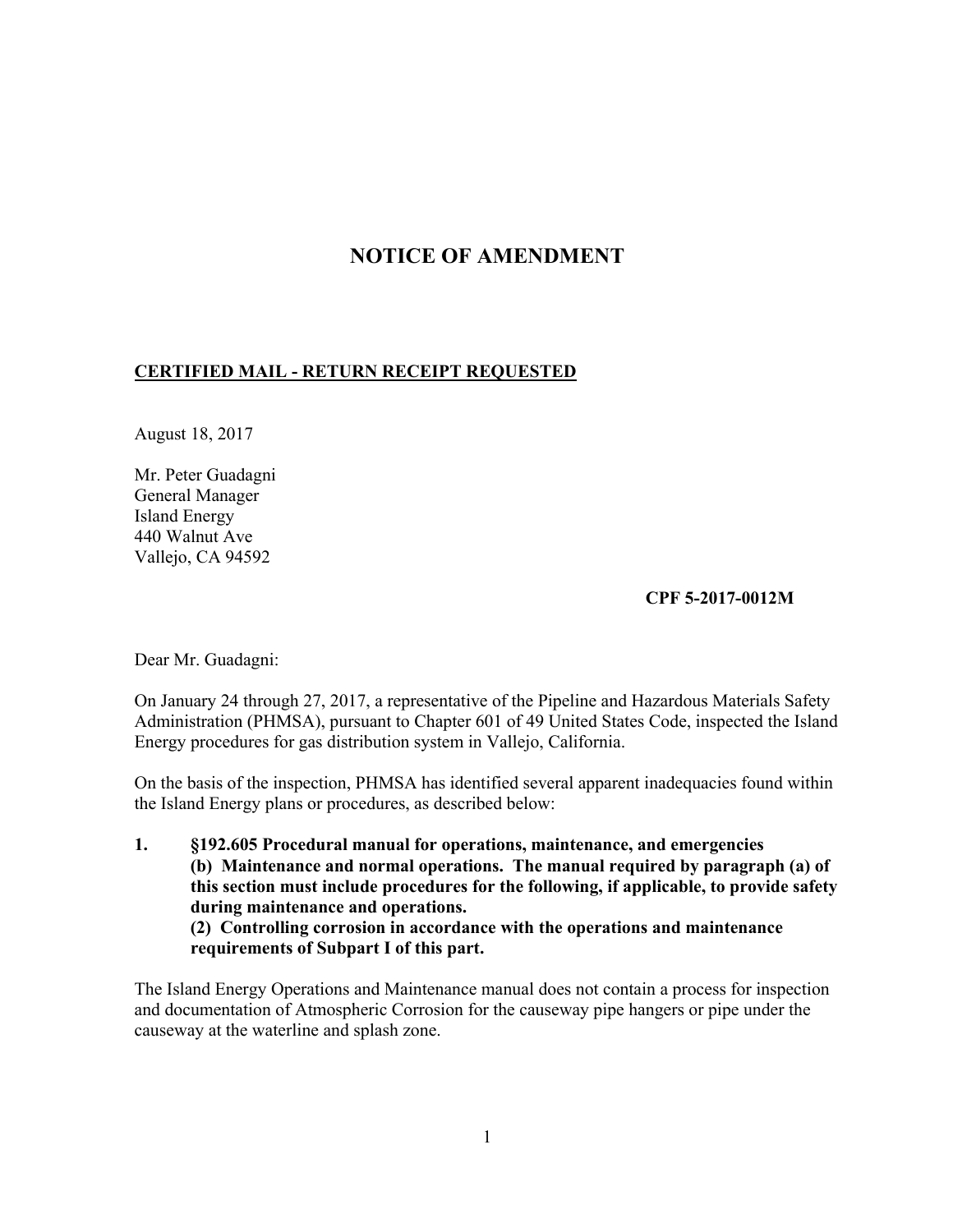**2. §192.613 Continuing Surveillance.** 

 **(a) Each operator shall have a procedure for continuing surveillance of its facilities to determine and take appropriate action concerning changes in class location, failures, leakage history, corrosion, substantial changes in cathodic protection requirements, and other unusual operating and maintenance conditions.** 

Island Energy does not have procedures for continuing surveillance of the main installed on the Mare Island Causeway or under the Napa River ship channel.

**3. §192.615 Emergency plans.** 

 **(a) Each operator shall establish written procedures to minimize the hazard resulting from a gas pipeline emergency. At a minimum, the procedures must provide for the following:** 

**(1) Receiving, identifying, and classifying notices of events which require immediate response by the operator.** 

**(2) Establishing and maintaining adequate means of communication with appropriate fire, police, and other public officials.** 

**(3) Prompt and effective response to a notice of each type of emergency, including the following:** 

 **(i) Gas detected inside or near a building.** 

 **(ii) Fire located near or directly involving a pipeline facility.** 

 **(iii) Explosion occurring near or directly involving a pipeline facility.** 

 **(iv) Natural disaster.** 

**(4) The availability of personnel, equipment, tools, and materials, as needed at the scene of an emergency.** 

**(5) Actions directed toward protecting people first and then property.** 

**(6) Emergency shutdown and pressure reduction in any section of the operator's pipeline system necessary to minimize hazards to life or property.** 

**(7) Making safe any actual or potential hazard to life or property.** 

**(8) Notifying appropriate fire, police, and other public officials of gas pipeline emergencies and coordinating with them both planned responses and actual responses during an emergency.** 

**(9) Safely restoring any service outage.** 

**(10) Beginning action under §192.617, if applicable, as soon after the end of the emergency as possible.** 

**(11) Actions required to be taken by a controller during an emergency in accordance with § 192.631.** 

**(b) Each operator shall:** 

**(1) Furnish its supervisors who are responsible for emergency action a copy of that portion of the latest edition of the emergency procedures established under paragraph (a) of this section as necessary for compliance with those procedures. (2) Train the appropriate operating personnel to assure that they are** 

**knowledgeable of the emergency procedures and verify that the training is effective.** 

**(3) Review employee activities to determine whether the procedures were effectively followed in each emergency.** 

**(c) Each operator shall establish and maintain liaison with appropriate fire, police, and other public officials to:** 

**(1) Learn the responsibility and resources of each government organization that**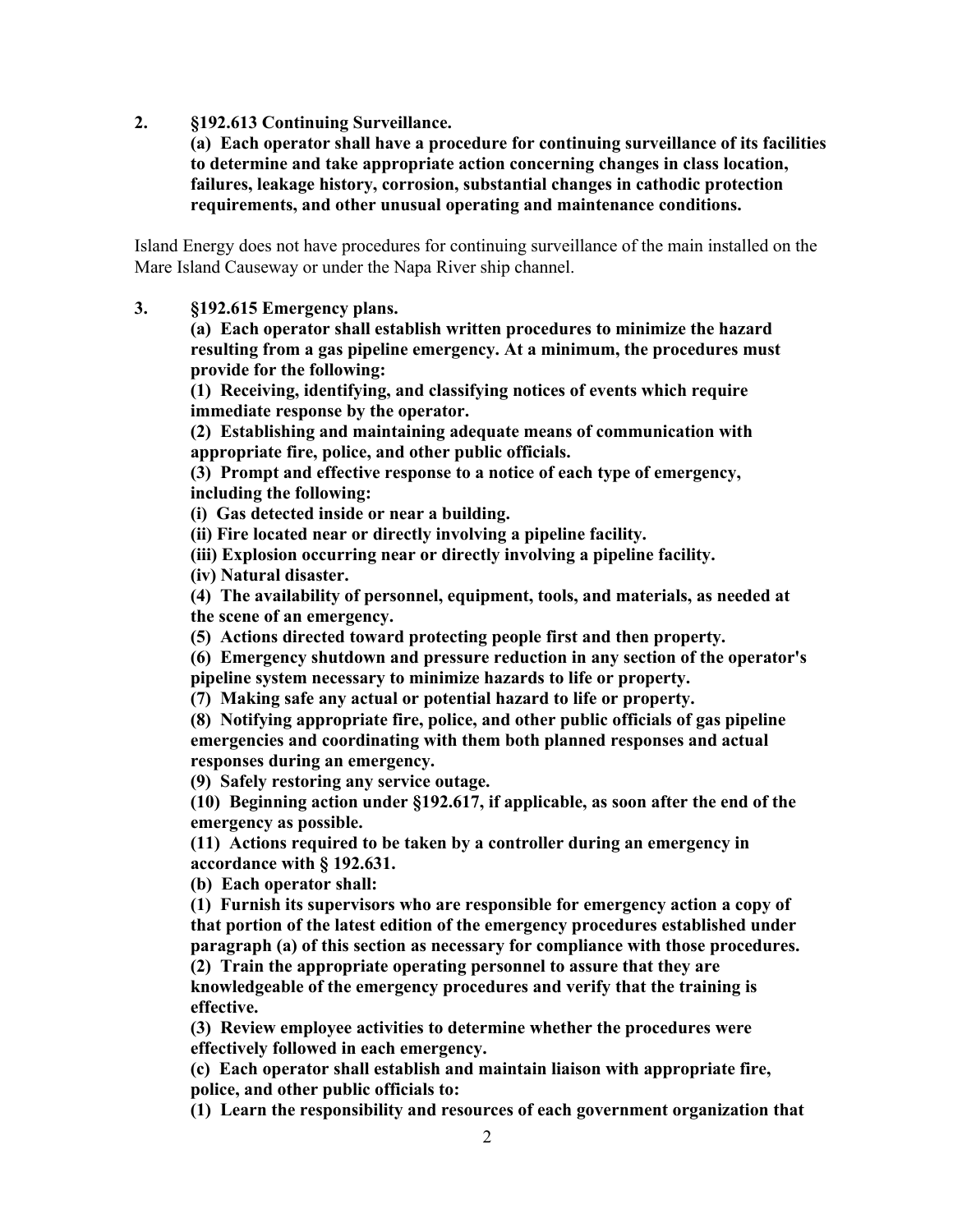**may respond to a gas pipeline emergency; (2) Acquaint the officials with the operator's ability in responding to a gas pipeline emergency; (3) Identify the types of gas pipeline emergencies of which the operator notifies the officials; and,** 

**(4) Plan how the operator and officials can engage in mutual assistance to minimize hazards to life or property.** 

The Island Energy Emergency Plan does not address or contain procedures for addressing emergencies arising from a leak or failure on the main installed on the Mare Island Causeway or under the Napa River ship channel. The Island Energy Emergency Plan fails to identify the U.S. Coast Guard, U.S. Army Corp of Engineers or any other local, state or federal agencies responsible for river traffic transiting the Napa River under the Mare Island Causeway.

**4. §192.616 Public Awareness** 

**(b) The operator's program must follow the general program recommendations of API RP 1162 and assess the unique attributes and characteristics of the operator's pipeline and facilities.** 

**(c) The operator must follow the general program recommendations, including baseline and supplemental requirements of API RP 1162, unless the operator provides justification in its program or procedural manual as to why compliance with all or certain provisions of the recommended practice is not practicable and not necessary for safety.** 

**(d) The operator's program must specifically include provisions to educate the public, appropriate government organizations, and persons engaged in excavation related activities on:** 

**(1) Use of a one-call notification system prior to excavation and other damage prevention activities;** 

- **(2) Possible hazards associated with unintended releases from a gas pipeline facility;**
- **(3) Physical indications that such a release may have occurred;**

 **(4) Steps that should be taken for public safety in the event of a gas pipeline release; and** 

 **(5) Procedures for reporting such an event.** 

**(e) The program must include activities to advise affected municipalities, school districts, businesses, and residents of pipeline facility locations.** 

The Island Energy Public Awareness program fails to identify several important stakeholders. Specifically, dredging and shipping companies active on the Napa River; the U.S. Coast Guard, U.S. Army Corp of Engineers or any other local, state or federal agencies responsible for safety on the Napa River. Further, it is unclear if residents, businesses, property owners and public officials on the Vallejo side of the Napa River are identified as stakeholders.